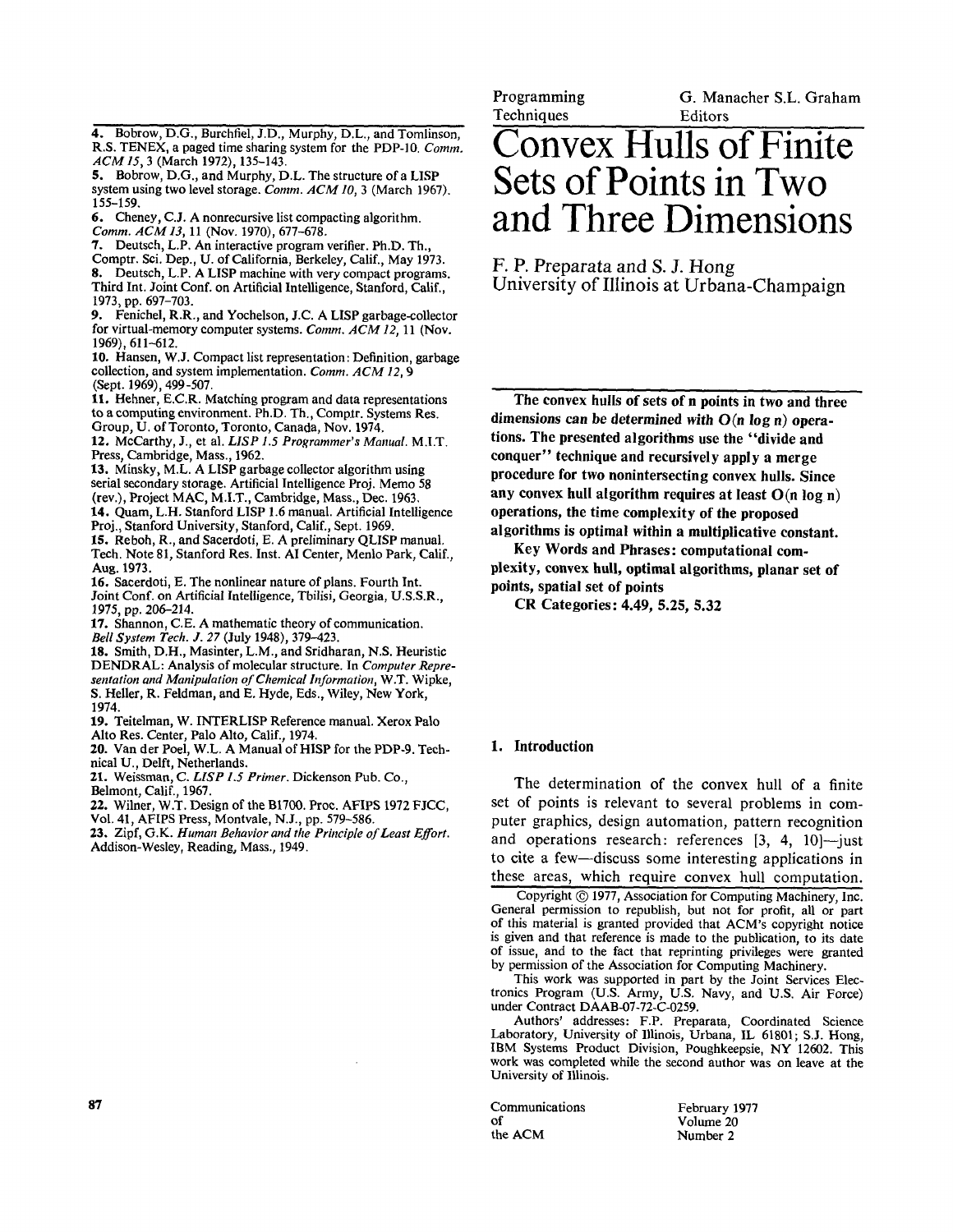We also mention that other important questions, such as set separability or existence of linear decision rules, are easily solved through the determination of convex hulls.

This problem has received some attention in recent times. Chand and Kapur [2] described a convex hull algorithm for a finite set of  $n$  points in a space with an arbitrary number of dimensions. Their approach is based on the so-called "gift wrapping" principle and requires a number of operations  $O(n^2)$ . The first convex hull algorithm to run in time less than  $O(n^2)$  was found by R.L. Graham [5] for a set of points in the plane. Graham's method, based on representing the points in polar coordinates and sorting them according to their azimuth, has a running time  $O(n \log n + C_n)$ , for some constant C determined by the Cartesian-to-polar coordinate conversion. More recently, R.A. Jarvis [7] presented an alternative algorithm for the planar case, which is the two-dimensional specialization of the Chand-Kapur method and runs in time *O(nm),* where  $m$  is the number of points on the hull. Subsequent to the original submission of this paper, we learned of the enlightening doctoral thesis of M.I. Shamos, which contains several convex hull algorithms with running time  $O(n \log n)$  for a set of n points in the plane ([9], problems P3, P15, POL5c).

A problem of long standing has been the computation of convex hulls in more than two dimensions in time less than  $O(n^2)$ . In this paper we show that the convex hull of a finite set of  $n$  points in three dimensions can be computed with at most  $O(n \log n)$  operations. We also report an algorithm for the plane, which is original and can be viewed as the two-dimensional specialization of the three-dimensional algorithm. The latter is based on the property that the number of edges of the convex hull of  $n$  points is at most linear in n. For this reason, its generalization based on edges is impossible beyond three dimensions, since in more than three dimensions it is known that there exist convex polytopes with  $n$  vertices whose numbers of edges are  $O(n^2)$  (see [6, p. 193]).

The computation model we shall refer to is that of a random access machine (RAM) in the sense of Aho, Hopcroft, and Ullman ([1, pp. 5-24]), with the only modification that real number arithmetic replaces integer arithmetic. Our algorithms are based on the well-known technique called "divide and conquer." Let  $E<sup>d</sup>$  denote the d-dimensional Euclidean space and let the set  $S = \{a_1, \dots, a_n | a_j \in E^d\}$  be given. Without loss of generality, the points of  $S$  are assumed to be given in Cartesian coordinates: in fact, in the adopted computation model, a conversion between coordinate systems can be done in a constant time per point. By  $x_i(a)$  we denote the *i*th coordinate of  $a \in E^d$ , for  $i = 1, \dots, d$ . Here and hereafter we assume that for any two points u and v in  $E^d$  we have  $x_i(u) \neq x_i(v)$ , for  $i = 1, \dots, d$ . This simplification helps bring out the basic ideas of the algorithms to be described, while the modifications required for the unrestricted case are straightforward.

As a preliminary step we sort the elements of S according to the coordinate  $x_1$ , and relabel them if necessary so that we may assume  $x_1(a_i) < x_1(a_i) \Leftrightarrow i <$ j. We can now give the following general algorithm for a set of n d-dimensional points.

### **Algorithm CH**

*Input.* A set  $S = \{a_1, \ldots, a_n\}$ , where  $a_i \in E^d$  and  $x_1(a_i) < x_1(a_i)$  $\Leftrightarrow i < j$  for  $i, j = 1, \ldots, n$ .

*Output.* The convex hull *CH(S)* of S.

- Step 1. Subdivide S into  $S_1 = \{a_1, \ldots, a_{\lfloor n \rfloor}\}\$  and  $S_2 =$  ${a_{\{n\+1}, \ldots, a_n\}}$ .
- Step 2. Apply recursively Algorithm CH to  $S_1$  and  $S_2$  to obtain  $CH(S_1)$  and  $CH(S_2)$ .

Step 3. Apply a *merge* algorithm to  $CH(S_1)$  and  $CH(S_2)$  to obtain *CH(S)* and halt.

The initial sorting of the  $x_1$  coordinates of the elements of  $S$  requires  $O(n \log n)$  operations. Notice that, because of this sorting and of step 1, the sets  $CH(S_1)$  and  $CH(S_2)$  will define two nonintersecting convex domains. Now, if the merging of two convex hulls with at most  $n$  d-dimensional extreme points in total requires at most  $P<sub>d</sub>(n)$  operations, an upperbound to the number  $C_d(n)$  of operations required by Algorithm CH is given by the equation

$$
C_d(n) = 2C_d(\frac{1}{2}n) + P_d(n).
$$

(Notice that we have assumed that  $n$  be even for simplicity, but practically without loss of generality). Thus, if we can show that  $P_d(n)$  is  $O(n)$ , we shall obtain that  $C_d(n)$  is  $O(n \log n)$ , and, taking into account the initial sorting pass, an overall complexity  $O(n \log n)$ results for the convex hull determination.

In Sections 3 and 4 we shall show that merging algorithms with number of operations  $O(n)$  can be designed for  $d = 2$ , 3. In the next section we shall establish a lower bound to the number of operations performed by any algorithm for finding the convex hull of a set of  $n$  points. Since this computational work is of at least the same order as that of an algorithm for sorting *n* numbers, i.e. it is  $O(n \log n)$ , we reach the interesting conclusion that the proposed convex hull algorithms for finite sets in two and three dimensions are optimal in their order of complexity, within a multiplicative constant.

### **2. Lower Bound**

In this section we present a lower bound to the running time of any algorithm which computes the convex hull of a set of  $n$  points.

The arguments presented are similar to those developed in connection with finding the maxima of a set of vectors  $([8, 11])$ , which is a problem related to the one being investigated. Incidentally, we note that

Communications February 1977 of Volume 20<br>the ACM Number 2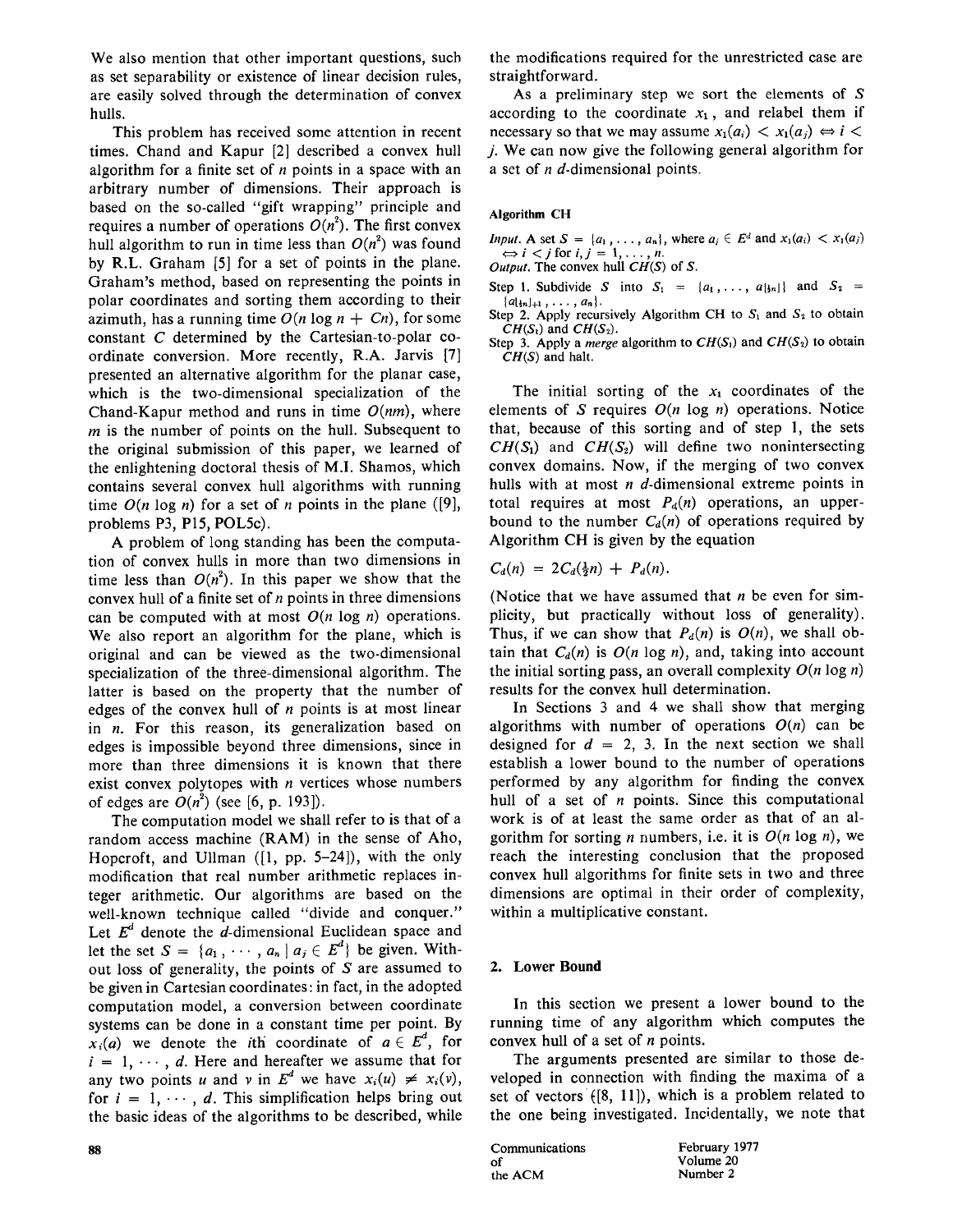Fig. 1. Illustration for the proof of Lemma 3.



Fig. 2. Illustration of the planar merge procedure.



the same computation model was adopted in [8] and [11].

We begin with a straightforward result.

LEMMA 1.  $C_{d-1}(n) < C_d(n)$  for  $d > 3$ .

**PROOF.** Let  $A_{d-1}$  be a set of  $n(d - 1)$ -dimensional points for  $d \geq 3$ , and let  $A_d$  be the set of d-dimensional points obtained by extending each point  $v \in A_{d-1}$ with the same component  $v_d$ . Let  $CH(A_d)$  and  $CH(A_{d-1})$ be the convex hulls of  $A_d$  and  $A_{d-1}$ . Clearly the projection of  $CH(A_d)$  on the coordinates  $x_1, \dots, x_{d-1}$ is  $CH(A_{d-1})$ . Thus to find  $CH(A_{d-1})$ , it suffices to find  $CH(A_d)$ , whence  $C_{d-1}(n) \leq C_d(n)$ .

The next objective is to establish a lower bound to the number of operations  $C_2(n)$  required by any algorithm for finding the convex hull of  $n$  points in two dimensions. All known convex hull algorithms in two dimensions obtain the so-called "ordered convex hull," i.e. the sequence of the vertices of the polygon coinciding with the convex hull. However, the following result applies also to algorithms which simply provide the identification of the hull points. The bound is based on a previous result concerning maxima of vectors [8, 11] and on a connection between the two problems which Shamos attributes to A.C. Yao ([9, problem P35)]. It is therefore convenient to recall the result on the maxima of two dimensional vectors. Let  $A$  be a set of  $n$  two-dimensional vectors with real components. A partial ordering is defined on  $A$  in a natural way, i.e. for u and  $v \in A$ ,  $u > v$  if and only if  $x_i(u) \ge x_i(v)$ , for  $i = 1, 2$ . The maximal elements of this partially ordered set are called the *maxima* of A. Let  $M_2(n)$  be the maximum running time of any algorithm for finding the maxima of A. We then recall the following lemma.

LEMMA 2. [8],  $M_2(n) > O(n \log n)$ . We can now establish the result:

LEMMA 3.  $C_2(n) \geq O(n \log n)$  for  $n \geq 3$ .

**PROOF.** Let  $A = \{a_1, \dots, a_n\}$  be a planar set of points, and assume that  $CH(A) = A$ : this means that the points  $a_1, \dots, a_n$  are the vertices of a convex polygon and may be thought of as forming a circuit. There are four points in  $A$ ,  $a_{j_0}$ ,  $a_{j_1}$ ,  $a_{j_2}$ , and  $a_{j_3}$  such that  $x_2(a_{j_0}) = \max_i x_2(a_i), x_1(a_{j_1}) = \max_i x_1(a_i),$  $x_2(a_{i_2}) = \min_i x_2(a_i)$ , and  $x_1(a_{i_3}) = \min_i x_1(a_i)$  (see Figure 1). These four points identify four "quadrants," and there is a quadrant which contains at least  $\left[\frac{1}{4}n\right]$ points. Without loss of generality, let the quadrant determined by  $a_{j_0}$  and  $a_{j_1}$  contain  $s \geq \lceil \frac{1}{4}n \rceil$  points. All of these points are maxima in the sense defined above and their identification, by Lemma 2, requires time at least  $O(s \log s) = O(\frac{1}{4}n \log \frac{1}{4}n) = O(n \log n)$ .

Thus we reach the following conclusion.

THEOREM.  $C_d(n) \geq C_{d-1}(n) \geq \cdots \geq C_2(n) \geq$  $O(n \log n)$ .

#### 3. **Merge Algorithm for** Two-Dimensional Sets

The algorithm presented in this section finds the *ordered* convex hull of a set of two-dimensional points.<sup>1</sup> The ordered convex hull in two dimensions is not just the set of the vertices of the convex polygon representing the hull, but the sequence of the vertices on the boundary of this polygon.

Let  $A = (a_1, \dots, a_p)$  and  $B = (b_1, \dots, b_q)$ be two convex polygons in the plane where  $(a_1, \cdots, a_n)$  $a_p$ ) is the (clockwise) sequence of the vertices in the boundary of A, and similarly is  $(b_1, \dots, b_q)$  for B. We assume that  $x_1(a_i) < x_1(b_i)$  for  $i = 1, \dots, p$ and  $j = 1, \dots, q$ , so that A and B are nonintersecting.

By *merging A* and B we mean the determination of the convex hull *CH(A, B)* of A and B. The convex polygon *CH(A, B)* is obtained by tracing the two tangents common to  $A$  and  $B$  and by eliminating the points of  $A$  and  $B$  which become internal to the resulting polygon (see Figure 2).

We let  $l_A$  and  $r_A$  be two points of A such that  $x_2(l_A) = \min_i x_2(a_i)$  and  $x_2(r_A) = \max_i x_2(a_i)$ ; similarly  $l_B$  and  $r_B$  are defined in B. For easy reference, we shall call the two tangents to A and B as *left* and *right* 

**89** Communications February 1977 of Volume 20<br>the ACM Number 2

<sup>&</sup>lt;sup>1</sup>As mentioned in the Introduction, Shamos independently discovered several planar convex hull algorithms exhibiting **the**  same worst-case time bound as ours [7]. Our algorithm is somewhat more complicated to describe than those of Shamos; however, since it employs a different technique, it is in our opinion worth reporting.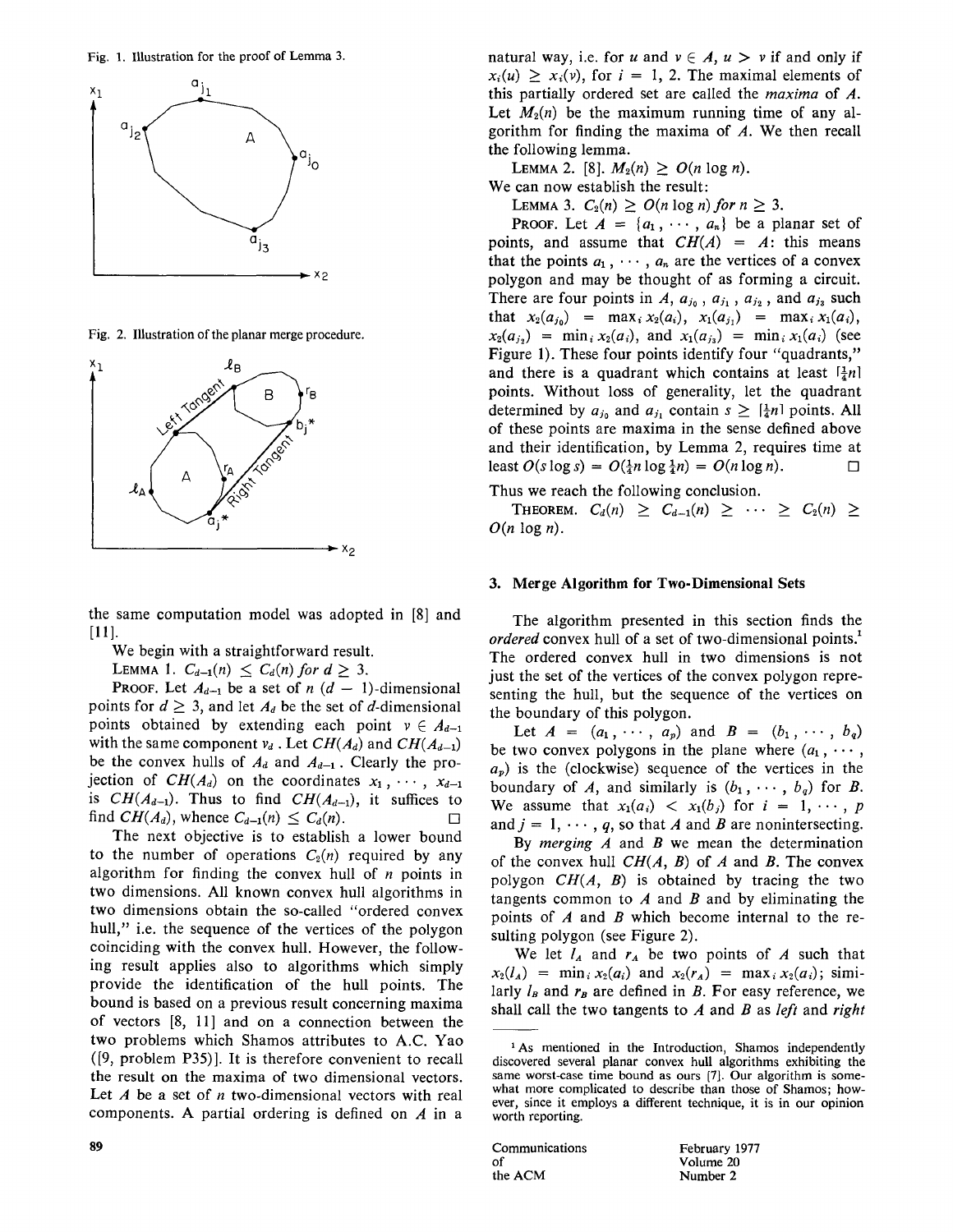tangent. It is easily realized that the determination of, say, the right tangent depends upon the relative ordering of  $x_2(r_A)$  and  $x_2(r_B)$ ; the same can be said for the left tangent in relation to  $x_2(l_A)$  and  $x_2(l_B)$ . Therefore in the sequel we shall consider only one case: specifically, the determination of the right tangent under the hypothesis

$$
x_1(r_A) < x_1(r_B) \text{ and } x_2(r_A) < x_2(r_B);
$$

the other case, as well as the determination of the left tangent, are treated in an analogous manner. Without loss of generality, we shall also assume that  $r_A = a_1$ and  $r_B = b_1$ . Indices of vertices of A and B are assumed to be taken mod  $p$  and mod  $q$ , respectively.

Given two points u and v in the plane,  $(u, v)$  and (u, v) denote, respectively, the line containing  $u$  and  $v$ and the segment delimited by u and v. The *slope sl(u, v)*  is given by  $s/(u, v) = (x_1(u) - x_1(v))/(x_2(u) - x_2(v)).$ 

We must now determine the two vertices  $a_{i*}$  of A and  $b_{i*}$  of B which are the extremes of the right tangent, where  $1 \leq i^* \leq \text{index } [l_A]$  and  $1 \leq j^* \leq$ index  $[l_B]$ . We begin by defining the slopes:

$$
\alpha_{i,i+1} = sl(a_i, a_{i+1}), \beta_{j,i+1} = sl(b_j, b_{j+1}), \gamma_{ij} = sl(a_i, b_j).
$$

Notice that in the ranges  $1 \leq i < \text{index } [l_A]$  and  $1 \leq j \leq \text{index } [l_B]$ , due to convexity, the sequences  $(\alpha_{12}, \alpha_{23}, \cdots)$  and  $(\beta_{12}, \beta_{23}, \cdots)$  are strictly monotone decreasing. Thus the extremes  $a_{i*}$  and  $b_{i*}$  of the right tangent are characterized by the following properties:

$$
i^* > 1 \Rightarrow \alpha_{i^*,i^*+1} < \gamma_{i^*j^*} \leq \alpha_{i^*-1,i^*};
$$
  
\n
$$
i^* = 1 \Rightarrow \alpha_{12} < \gamma_{1j^*};
$$
  
\n
$$
j^* \geq 1 \Rightarrow \beta_{j^*,j^*+1} \leq \gamma_{i^*j^*} < \beta_{j^*-1,j^*};
$$
  
\n
$$
j^* = 1 \Rightarrow \beta_{12} \leq \gamma_{i^*1}.
$$

We claim that the following algorithm uniquely determines  $a_i$  and  $b_j$ .

#### **Algorithm RT (right tangent)**

*Input.* Coordinates of  $(a_1, a_2, \ldots, l_A)$  and  $(b_1, b_2, \ldots, l_B)$ , and slopes  $(\alpha_{12}, \alpha_{23},...)$  and  $(\beta_{12}, \beta_{23},...)$ .

*Output. i\*,* j\*, the indices of the extremes of the right tangent segment.

RT1. Set  $i \leftarrow 1, j \leftarrow 1$ .

- RT2. Compute  $\gamma_{ij} \leftarrow (x_1(a_i) x_1(b_i))/(x_2(a_i) x_2(b_i)).$
- RT3. If  $\alpha_{i,i+1} \geq \gamma_{ij}$ , set  $i \leftarrow i + 1$  and go to RT2.
- RT4. If  $\beta_{i,j+1} > \gamma_{ij}$ , set  $j \leftarrow j+1$  and go to RT2.

RT5. Set  $i^* \leftarrow i, j^* \leftarrow j$ , and halt.

We now prove the validity of Algorithm RT. The algorithm halts when the conditions  $\alpha_{i,i+1} < \gamma_{i,j+1}$ and  $\beta_{j,j+1} \leq \gamma_{ij}$  occur for the first time. Thus all we have to show is that before executing step RT3 we always have  $\gamma_{ij} \leq \alpha_{i-1,i}$  and  $\gamma_{ij} < \beta_{j-1,j}$ . We distinguish two cases: (1)  $j$  is incremented or (2)  $i$  is incremented.

(1) The index  $j$  is incremented when the condition  $\alpha_{i,i+1} < \gamma_{i,j} < \beta_{j,j+1}$  occurs. Assuming inductively that  $\gamma_{ij} \leq \alpha_{i-1,i}$ , we have (see Figure 3(a))  $\gamma_{i,j+1} \leq$  $\gamma_{i,j} \leq \alpha_{i-1,i}$  and  $\gamma_{i,j+1} < \beta_{j,j+1}$ : after incrementing j, Fig. 3. Illustrations for the validity of Algorithm RT.



these conditions become  $\gamma_{ij} \leq \alpha_{i-1,i}$  and  $\gamma_{ij} < \beta_{i-1,j}$ , as desired.

(2) The index *i* is incremented when  $\gamma_{ij} \leq \alpha_{i,i+1}$ . Notice that we cannot have  $\beta_{j-1,j} \leq \gamma_{i+1,j}$ : indeed  $\beta_{j-1,j} \leq \gamma_{i+1,j}$  implies  $\alpha_{i,i+1} > \gamma_{i,j-1}$ , whence, by the formulation of step RT3, the vertex  $b_j$  cannot have been reached (see Figure 3(b)) yet by the algorithm; thus we have  $\gamma_{i+1,j} < \beta_{j-1,j}$ . Next we notice that when  $\gamma_{i,j} \leq \alpha_{i,i+1}$ , we also have  $\gamma_{i+1,j} \leq \alpha_{i,i+1}$ . The two conditions  $\gamma_{i+1,j} < \beta_{j-1,j}$  and  $\gamma_{i+1,j} \leq \alpha_{i,i+1}$ become  $\gamma_{ij} < \beta_{j-1,j}$  and  $\gamma_{ij} \leq \alpha_{i-1,i}$  after incrementing the index  $i$ , thus proving our original claim and the validity of the algorithm. It is clear that the number of operations performed by Algorithm RT is  $O(i^* + j^*)$ .

A procedure analogous to Algorithm RT is required for the determination of the other tangent to A and  $B$  (left tangent); clearly, the overall number of operations necessary for determining the two tangents is at most of order  $(p + q)$ . Finally, we recall that the data structure describing a convex polygon is simply a list giving the circular sequence of its vertices. Thus it is easily realized that the construction of **the**  data structure describing *CH(A, B)* from the analogous data structures of  $A$  and  $B$  can be accomplished by modifying a fixed number (two) of pointers. Thus, the overall running time  $P_2(n)$  of the merge algorithm of planar sets is at most linear in the total number  $n$ of vertices.

#### **4. Merge Algorithm for Three-Dimensional Sets**

The merge algorithm for planar sets described in the preceding section can be viewed as constructing a two-dimensional cylinder tangent to two given convex polygons. This idea is the basis for the three-dimensional procedure, which we shall now informally describe.

A convex polyhedron is specified by the sets of its vertices and of the edges connecting them; from these two sets, the set of its faces is readily obtainable. Let A and B be two convex polyhedra with  $p$  and  $q$  vertices, respectively. Again we assume that for any points  $a_i$ of A and  $b_j$  of B we have  $x_1(a_i) < x_1(b_j)$ , so that A and  $B$  are nonintersecting.

It is a crucial observation that the sets of vertices

| 90 | Communications | February 1977 |
|----|----------------|---------------|
|    | Ol             | Volume 20     |
|    | the ACM        | Number 2      |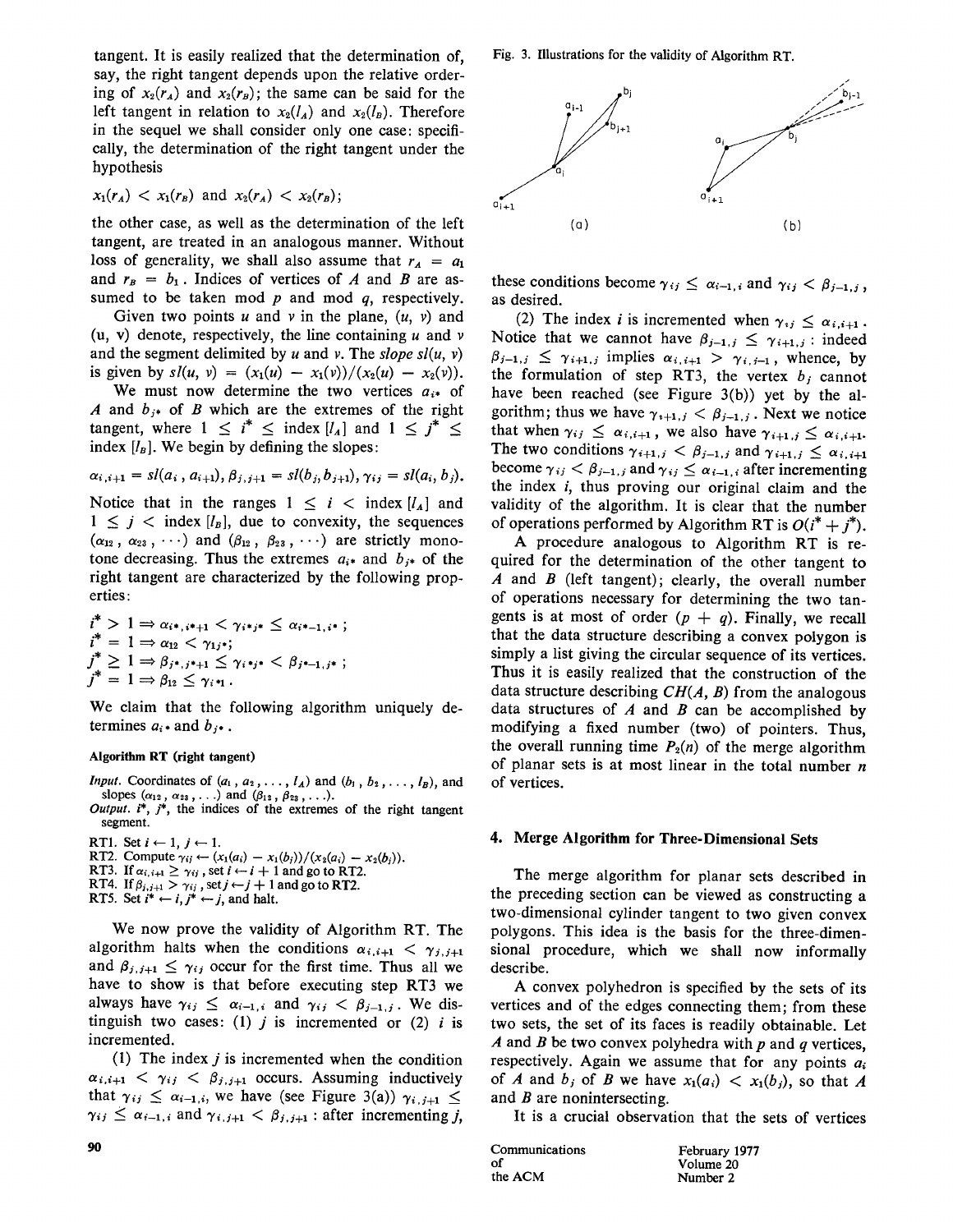and edges of either  $A$  or  $B$  form a planar graph: if we exclude degeneracies, they form a triangulation. Thus we know that the numbers of edges of  $A$  and  $B$  are at most  $(3p - 6)$  and  $(3q - 6)$ , respectively, by Euler's theorem (see e.g. [6, p. 189]).

The convex hull  $CH(A, B)$  of A and B may be obtained by the following operations (see Figure 4 for an intuitive illustration):

- (1) Construction of a "cylindrical" triangulation 3, which is tangent to A and B along two circuits  $E_A$ and  $E_B$ , respectively.
- (2) Removal both from  $A$  and from  $B$  of the respective portions which have been "obscured" by 3.

Here, the terms "cylindrical" and "obscured" have not been formally defined; rather, they have been used in their intuitive connotations, as suggested by Figure 4.

Alternatively to the generalization of the twodimensional procedure, the construction of 3 can be viewed as an application of the "gift wrapping" principle of Chand and Kapur [2] to the merging of two convex polyhedra. The gift wrapping principle works as follows. Let  $C$  be a polyhedron with  $n$  vertices. Assuming a face  $f$  of  $C$  is given, select an edge of  $f$ . This edge and every vertex of C determine a plane; a new face of C belongs to the plane forming with  $f$  the largest convex angle. Thus the application of the gift wrapping principle to the construction of the convex

Fig. 4. Merging two convex hulls. Construction of 3.



Fig. 5. Fragment of 3 described by the string  $a_1b_1b_2a_2a_3a_4b_3$ .



hull, as described, requires work  $O(n)$  for each new face of C to be determined, yielding a total work  $O(n^2)$ . We will show below that the properties of convex hulls can be exploited so that *merging* two convex polyhedra by gift wrapping can be done in time at most linear in *n*.

The initial step in the construction of the triangulation 3 is the determination of an edge of 3. This is easily done by referring the projections  $A'$  and  $B'$ on the plane  $\langle x_1, x_2 \rangle$  (see Figure 4) of the two polyhedra A and B, respectively. We can assume inductively that the convex hulls  $CH(A')$  and  $CH(B')$  are available at this stage (obviously,  $CH(A')$  and  $CH(B')$ are nonintersecting): indeed, applying the merge algorithm for planar sets described in Section 3 to  $CH(A')$  and  $CH(B')$ , we obtain two segments tangent to both  $CH(A')$  and  $CH(B')$ . This operation, which runs in time at most  $O(p+q)$ , not only extends the inductive assumption but also yields a segment whose extreme points are the projections of extreme points of an edge of 3. Thus an edge of 3 has been determined and the construction can be started.

We now describe the advancing mechanism of the procedure. If we temporarily exclude degeneracies, i.e. we assume that each face of 3 is a triangle, each step determines a new vertex, whereby a new face is added to 3. We shall discuss later the case in which the restriction on degeneracies is removed. In our illustration (Figure 4),  $a_2$  and  $(a_2, b_2, a_1)$  are, respectively, the vertex and the face of 3 constructed in the previous step. The advancing mechanism makes reference to the most recently constructed face of 3. To initialize the procedure, the reference face is chosen as one of the half planes parallel to the  $x_3$  axis, containing the initially determined edge and delimited by it. Let  $(a_2, a_3)$ ,  $b_2$ ,  $a_1$ ) be the reference face for the current step. We must now select a vertex  $\hat{a}$ , connected to  $a_2$ , such that the face  $(a_2, b_2, a)$  forms the largest convex angle with  $(a_2, b_2, a_1)$  among the faces  $(a_2, b_2, v)$ , for all  $v \neq a_1$  connected to  $a_2$ ; similarly we select  $\hat{b}$  among the vertices connected to  $b_2$ . For reasons to become apparent later, we call these comparisons of *type 1.* 

Next, once the "winners"  $(a_2, b_2, \hat{a})$  and  $(a_2, b_2, \hat{b})$ have been selected, we have a run-off comparison, called of *type 2.* If  $(a_2, b_2, a)$  forms with  $(a_2, b_2, a_1)$  a larger convex angle than  $(a_2, b_2, b)$ , then  $\hat{a}$  is added to 3  $(b$  is added in the opposite case) and the step is complete. Practically, the triangulation 3 is entirely specified by the circular sequence  $E_{AB}$  of the vertices which are successively acquired by the advancing mechanism just illustrated. In fact, this sequence  $E_{AB}$  is some interleaving of the two sequences of vertices of  $E_A$  and  $E_B$ ; the interleaving exactly specifies the edges of 3 not belonging to  $E_A$  or  $E_B$  (see Figure 5).

In the case of a degeneracy, the advancing mechanism fails to construct a new face and simply extends the previously constructed one. Indeed, in this case a type 1 winner face (or, both winner faces) forms with

**Communications** February 1977<br>of Volume 20 of Volume 20<br>the ACM Number 2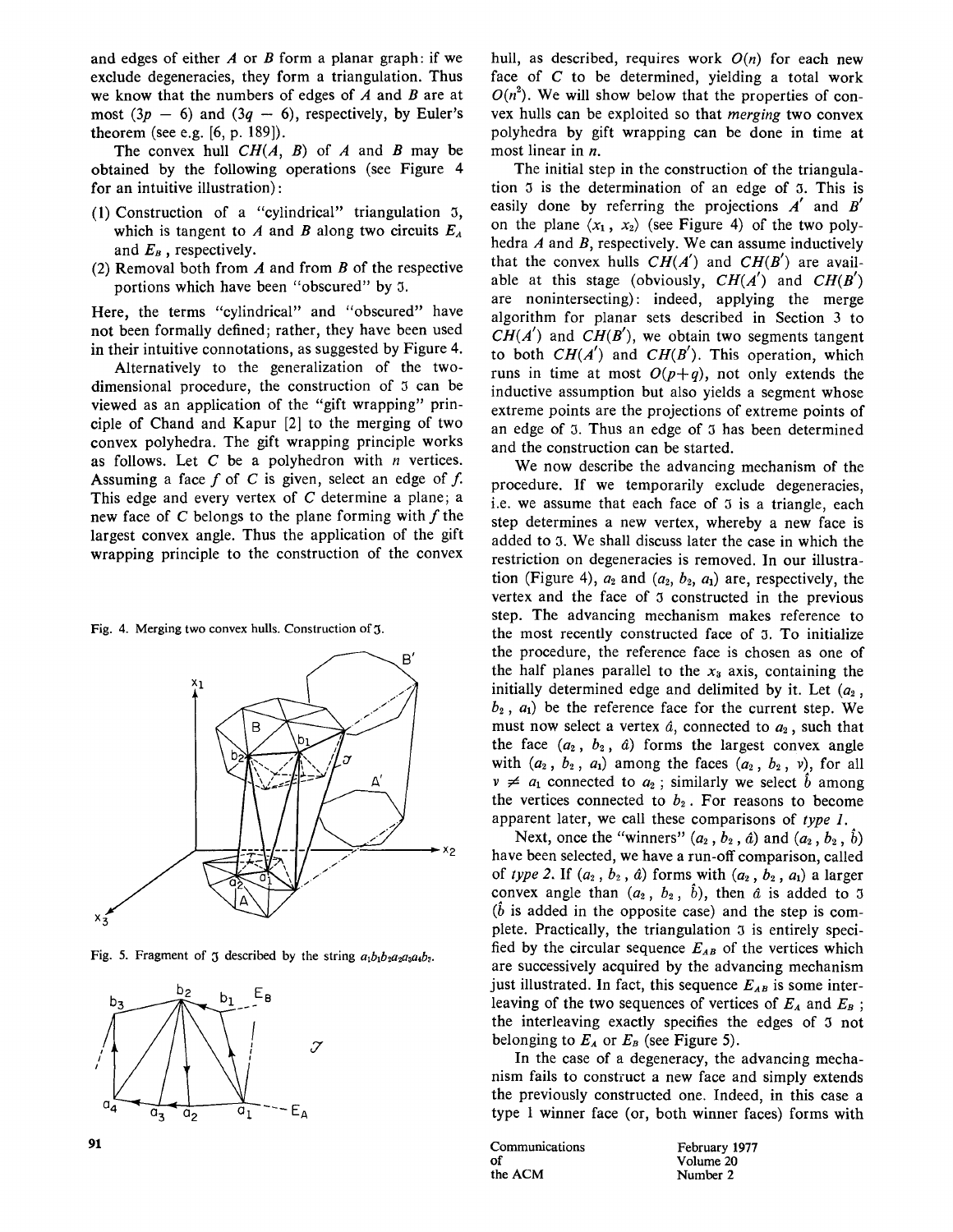Fig. 6.



Fig. 7. Illustration of the cotangent calculation.



the reference face an angle equal to  $\pi$ , i.e. it is coplanar with it; thus a new vertex (or, new vertices) and possibly new edges are added to the reference face.

To efficiently implement the outlined step, we make the following considerations. First we describe a criterion for uniquely ordering the edges incident on any vertex of A or B. For any a in A  $(b \text{ in } B)$  the edges incident on  $a$  (on  $b$ ) are numbered in ascending order so that they form a counterclockwise (clockwise in  $B$ ) sequence for an external observer. For concreteness of illustration, suppose now that  $b$  and  $(b, a)$ are the most recently added vertex and edge of 3, respectively, and let  $(b_1, b)$  be the edge of  $E_B$  reaching  $b$  (see Figure 6). Without loss of generality, we may assume that the numbering of the edges incident on b and of their terminals  $b_1, b_2, \cdots, b_k$  be as shown in Figure 6, where  $k = 7$ . Let  $(b<sub>s</sub>, b, a)$  be the face which forms the largest convex angle with  $(b_1, b, a)$ among the faces  $(b_i, b, a)$  for  $i = 2, \dots, k$  (in our case,  $s = 4$ ). It is clear that any  $(b, b_i)$  for  $1 < i <$ s is an internal edge of the final hull *CH(A, B)* and need not be further considered.

Thus we can easily upper-bound the number of comparisons of angles between pairs of planes required by the construction of 3. First of all, we notice that each type 1 comparison definitively eliminates one edge of either  $A$  or  $B$  from those considered by

the procedure which constructs 3. Since the numbers of edges of A and B are at most  $(3p - 6)$  and  $(3q - 6)$ , respectively, the number of type 1 comparisons is bounded by  $[(3p - 6) - 1 + (3q - 6) - 1] = 3(p + q)$ -- 14. Next, each type 2 comparison adds a new vertex to either  $E_A$  or  $E_B$ : since the numbers of vertices of  $E_A$  and  $E_B$  are at most p and q, respectively, the number of type 2 comparisons is bounded by  $(p + q - 1)$ . We conclude that the number of angle comparison grows no faster than linearly in the total number of vertices of  $A$  and  $B$ . Notice that this result rests crucially on the property that the numbers of edges of  $A$  and  $B$  are linear in their respective numbers of vertices.

It is now worth considering the implementation of the operation of comparing two angles, which is central to the outlined algorithm. We first notice that, due to convexity, all angles to be considered belong to the range  $[0, \pi]$ . Referring now to Figure 7, consider the convex angle formed by the face *QST* with the face *QRS*, lying in plane  $\alpha$ . Let  $\beta$  be a plane orthogonal to QS and T' be the projection of T on  $\beta$ :  $(\pi - \angle T'SU)$ is the angle between *QST* and *QRS.* Since the function cotangent:  $[0, \pi] \rightarrow [-\infty, +\infty]$  is an order-reversing mapping, we shall replace the comparison of two angles with the comparison of their cotangents, thereby avoiding costly computations of inverse trigonometric functions. Thus we must compute cot  $(\pi - \Delta T'SU)$  $= -\cot(\angle T'SU) = SU/T'U$ . We shall use vector notation and let *"×"* and *"o"* denote "outer" and "inner" products of 3-dimensional vectors, respectively; also, we let  $QS = s$ , and  $ST = t$ . Referring to Figure 7, it is obvious that  $SU = K_1 t \circ ((r \times s) \times s)$ and  $T'U = -K_2t \circ (r \times s)$ , where  $K_1^{-1} = |r| \cdot |s|^2 \sin \theta$ and  $K_2^{-1} = |\mathbf{r}| \cdot |\mathbf{s}| \sin \theta$ ,  $\theta$  being the angle between **r** and **s**. It follows that  $SU/T'U = -t\circ((r \times s) \times s)/$  $|s|\cdot t \circ (r \times s)$ . If, as is the case with our algorithm, the vector s is the same for all planes whose angles are to be compared, we may replace the comparison of cotangents with that of cotangents multiplied by  $|s|$ . It is then straightforward to show that the computation of  $|s| \cdot SU/T'U$  requires four multiplications, four additions, and one division.

Once the construction of the triangulation 5 has been completed, i.e. the interleaving  $E_{AB}$  of  $E_A$  and  $E_B$  has been obtained, we must remove those portions of A and B which have become internal to *CH(A, B).*  Concretely, this is done by constructing the data structure describing  $CH(A, B)$  from  $E_{AB}$  and from the structures describing  $A$  and  $B$ . The data structure describing a spatial set  $C$  may be realized as a collection of lists  ${L(c)}$ , each list  $L(c)$  corresponding to a vertex  $c$  of  $C$  and giving the sequence of the edges incident on c, ordered according to the previously described criterion. By means of a vector of pointers, each list is accessible in fixed time.

We consider the lists of vertices in  $E_A$  and  $E_B$ . Let  $E_A = a_{i_1}, a_{i_2}, \cdots, a_{i_r}$  and  $E_B = b_{j_1}, b_{j_2}, \cdots,$ 

Communications February 1977 of Volume 20<br>the ACM Number 2

Number 2